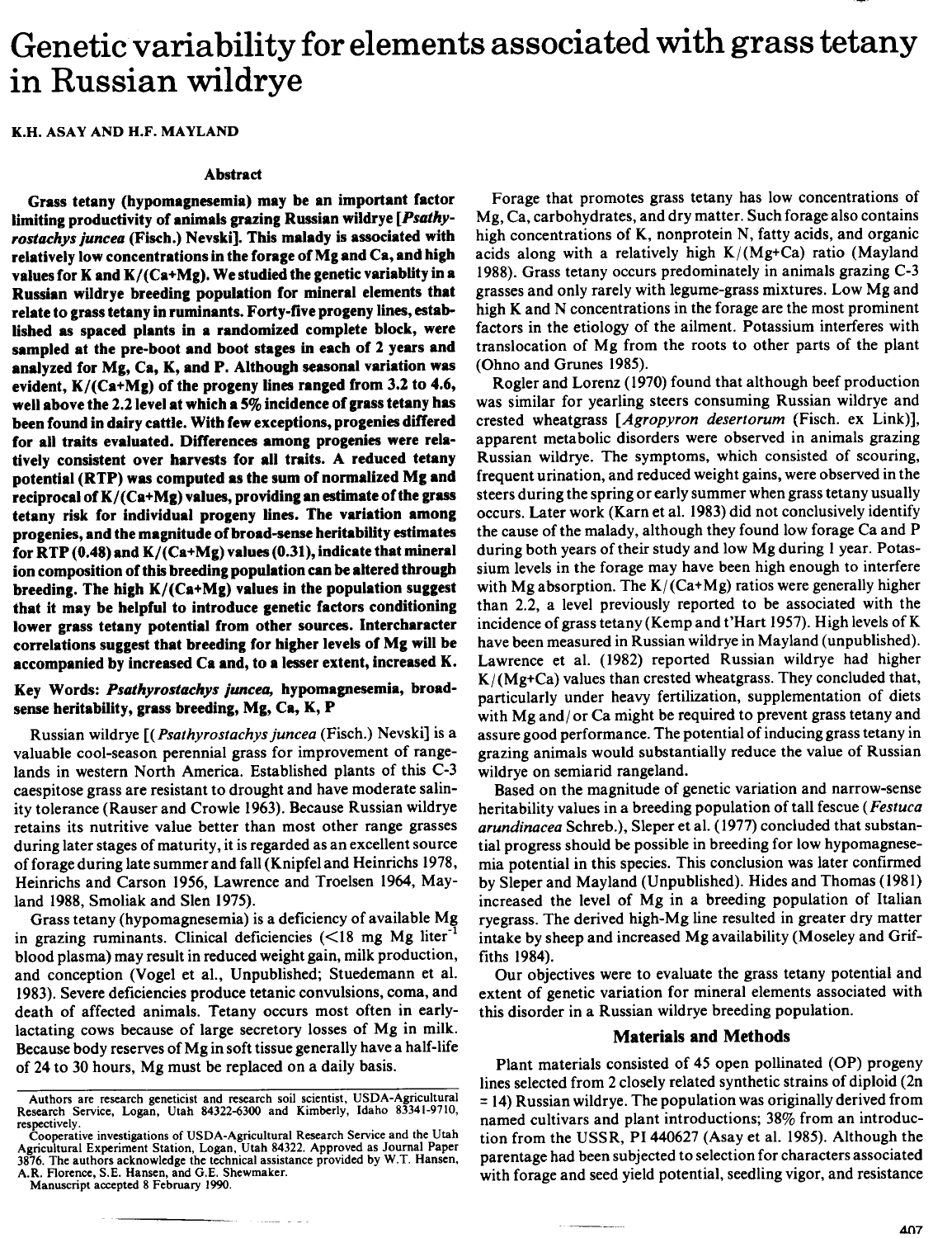to environmental stress and plant pests, no selection pressure had been applied for mineral ion uptake of Mg, Ca, K, and P.

The progeny lines were established during April 1986 as spaced plants on 1-m centers. Plots consisted of a single row of 10 plants each and were arranged in a randomized complete block design with 4 replications. The experimental area was about 2 km south of Logan, Utah, on the Utah State University Evans Research Farm  $(41 45' N, 111 48' W, 1,350 m a.s.l.)$ . The soil was a Nibley silty clay loam series that is classified as a fine mixed mesic aquic Argiustoll. The area was fertilized with 50 kg N ha<sup> $-1$ </sup> in mid-September of the establishment year (1986) and in 1987. No supplemental water was applied during the course of the experiment.

Forage from the first 2 plants in each plot were sampled for analyses at pre-boot and boot growth stages during 1987 and 1988. Samples were taken at a 5-cm stubble height at the pre-boot stage on 27 April 1987 and 4 May 1988 and at the boot stage on 5 May 1987 and 13 May 1988. The samples were dried in forced draft ovens at 60° C for 48 hours. Dried samples were ground to pass through a 40-mesh Wiley screen. Subsamples of the forage were digested in 3:1 nitric: perchloric acid and diluted with 1 g La  $1^{-1}$  as LaCl<sub>2</sub>. Analyses for Mg and Ca were made by atomic absorption and K by flame emission. Phosphorus was determined colorimetrically using the Vanadomolybdate procedure. Green weights were measured at the post-anthesis stage (22 June) in 1988.

An in-house alfalfa sample was analyzed with the grass series to typify the analytical precision. This sample was analyzed to contain 3.4  $\pm$  0.3 mg Mg g<sup>-1</sup>, 14.5  $\pm$  0.8 mg Ca g<sup>-1</sup>, 23.5  $\pm$  1.0 mg K g<sup>-1</sup>. The  $K/(Ca+Mg)$  ratio was computed on an equivalent basis. Data from mineral analyses were expressed on a dry matter basis.

A reduced tetany potential index (RTP) was computed according to Mayland and Asay (1989) as follows:

$$
RTP_u = \frac{Mg_i - Mg_p}{S\ Mg_p} + \frac{\frac{Ca + Mg}{K} - \frac{Ca + Mg}{K}p}{\frac{S\ Ca + Mg}{K}p}
$$

The subscript 'i' is the value for the individual plant, the subscript `p' is the mean value for the population, and 's' denotes the square root of the error mean square in the analysis of variance for the appropriate trait at a given harvest date. The  $RTP_u$  value as calculated above is a normalized function with a mean of 0 for a given harvest date. To avoid negative numbers in the statistical analyses,  $RTP_u$  values were adjusted to  $RTP_u + 10$ .

Data were subjected to standard regression and analysis of variance procedures. Variance components and F tests were computed with progeny lines and years considered as random variables and harvests as fixed. Percent genetic variability was computed on a mean basis as the ratio  $\sigma_p^2/\sigma_{\overline{p}h}^2$ , where  $\sigma_p^2$  is the variance component among the progeny lines or total genetic variance, and  $\sigma_{\rm bh}$  is the variance of a progeny mean or phenotypic variance among progeny lines (Comstock and Robinson 1952). This ratio provides an estimate of heritability in the broad sense  $(H_b)$ .

Correlations between forage yield and P and other measured variables were made to determine if selection for grass tetany potential could be done independently of forage yield potential and P concentration in this Russian wildrye breeding population.

## **Results and Discussion**

Based on observed  $K/(Ca+Mg)$  ratios, a high potential for grass tetany outbreaks is evident in this breeding population of Russian wildrye. Mean  $K/(Ca+Mg)$  ratios for each of the 45 progeny lines were well above the 2.2 level, established by Kemp and t'Hart (1957) to be associated with incidence of grass tetany (Table 1). In

|                    |  | Table 1. Summary of data for elemental traits for each year combined over |
|--------------------|--|---------------------------------------------------------------------------|
|                    |  | harvests and combined over years and harvests for 45 Russian wildrye      |
| half-sib families. |  |                                                                           |

| <b>Traits</b> <sup>1</sup> | Ca   | Mg   | K     | P    | $K/(Ca+Mg)$ | <b>RTP</b> |
|----------------------------|------|------|-------|------|-------------|------------|
| 1987:                      |      |      |       |      |             |            |
| Range                      |      |      |       |      |             |            |
| Min.                       | 2.91 | 1.61 | 31.01 |      | 2.36        | 8.05       |
| Max.                       | 3.94 | 2.01 | 36.37 |      | 3.13        | 12.09      |
| Mean                       | 3.47 | 1.80 | 33.31 |      | 2.70        | 10.00      |
| SE                         | 0.21 | 0.08 | 1.18  |      | 0.13        | 0.64       |
| $\sigma_{\rm p}^2$         | 0.02 | 0.01 | 0.71  |      | 0.01        | 0.19       |
| H <sub>b</sub>             | 0.35 | 0.34 | 0.34  |      | 0.30        | 0.32       |
| 1988                       |      |      |       |      |             |            |
| Range                      |      |      |       |      |             |            |
| Min.                       | 1.74 | 1.03 | 25.20 | 2.61 | 3.87        | 7.20       |
| Max.                       | 2.84 | 1.47 | 31.60 | 3.19 | 6.25        | 12.73      |
| Mean                       | 2.29 | 1.23 | 28.91 | 2.94 | 4.74        | 10.00      |
| <b>SE</b>                  | 0.19 | 0.06 | 0.99  | 0.10 | 0.31        | 0.72       |
| $\sigma_{\rm p}^2$         | 0.04 | 0.01 | 1.15  | 0.01 | 0.17        | 0.78       |
| Hь                         | 0.55 | 0.62 | 0.54  | 0.49 | 0.64        | 0.60       |
| 1987-88                    |      |      |       |      |             |            |
| Range                      |      |      |       |      |             |            |
| Min.                       | 2.44 | 1.37 | 28.58 |      | 3.19        | 8.34       |
| Max.                       | 3.32 | 1.69 | 33.79 |      | 4.55        | 11.77      |
| Mean                       | 2.88 | 1.52 | 31.11 |      | 3.72        | 10.00      |
| <b>SE</b>                  | 0.17 | 0.05 | 0.90  |      | 0.18        | 0.53       |
| $\sigma_{\rm p}^2$         | 0.02 | 0.01 | 0.75  |      | 0.03        | 0.33       |
| Hь                         | 0.43 | 0.44 | 0.46  |      | 0.31        | 0.48       |

<sup>1</sup>Traits expressed in mg  $g^{-1}$  except  $H_b$ , which is a ratio.

= Variance component among progeny means.  ${}^{3}\text{H}_{b}$  = heritability in the broad sense on a mean basis.

1987,  $K/(Ca+Mg)$  ratios for the progenies (averaged over harvests) ranged from 2.36 to 3.13 with a mean of 2.70. The apparent danger was greater in 1988, with ratios ranging from 3.87 to 6.25 and averaging 4.74. The corresponding values for the data combined over years were 3.19 to 4.55 and 3.72 for the range and mean, respectively.

In 1987, concentrations of Ca and Mg were significantly higher at the earlier stage of development (harvest 1) than later at harvest 2 (Table 2). The  $K/(Ca+Mg)$  ratio was higher at harvest 2, even though levels of K were significantly higher at harvest 1 (35.8 vs 30.9). Although the trend was reversed for Ca and Mg in 1988, levels of K and the  $K/(Ca+Mg)$  ratio were significantly higher at harvest 2. This inconsistency is reflected by a year  $\times$  harvest interaction for Ca, Mg, K, and the  $K/(Ca+Mg)$  ratio in the analyses combined over years (Table 3). The magnitude of  $K/(Ca+Mg)$ ratios suggests, however, that the potential for grass tetany increases during the week from the pre-boot to the boot stage in this population of Russian wildrye. This is in accordance with previous findings in crested wheatgrass (Mayland and Asay 1989. ans.

 $3H<sub>b</sub>$  = heritability in the broad sense on a mean basis.

#### **Table 2. Calcium, Mg, and K concentrations and the K/(CA+Mg) ratio in 45 Russian wildrye progeny** lines at 2 **harvest dates and during** 2 **years, and concentrations of P at 2 harvest dates for 1 year.**

| Harvest | Year | Ca   | Mg   | K    | P    | $K/(Ca+Mg)$ |
|---------|------|------|------|------|------|-------------|
|         |      |      | mg g |      |      |             |
|         | 1987 | 3.83 | 1.95 | 35.8 |      | 2.64        |
|         | 1988 | 2.24 | 1.20 | 29.3 | 2.94 | 3.66        |
|         | Mean | 3.03 | 1.58 | 32.5 | ---- | 3.15        |
| 2       | 1987 | 3.11 | 1.65 | 30.9 | ---- | 2.75        |
|         | 1988 | 2.34 | 1.26 | 28.5 | 2.93 | 5.83        |
|         | Mean | 2.72 | 1.45 | 29.7 |      | 4.29        |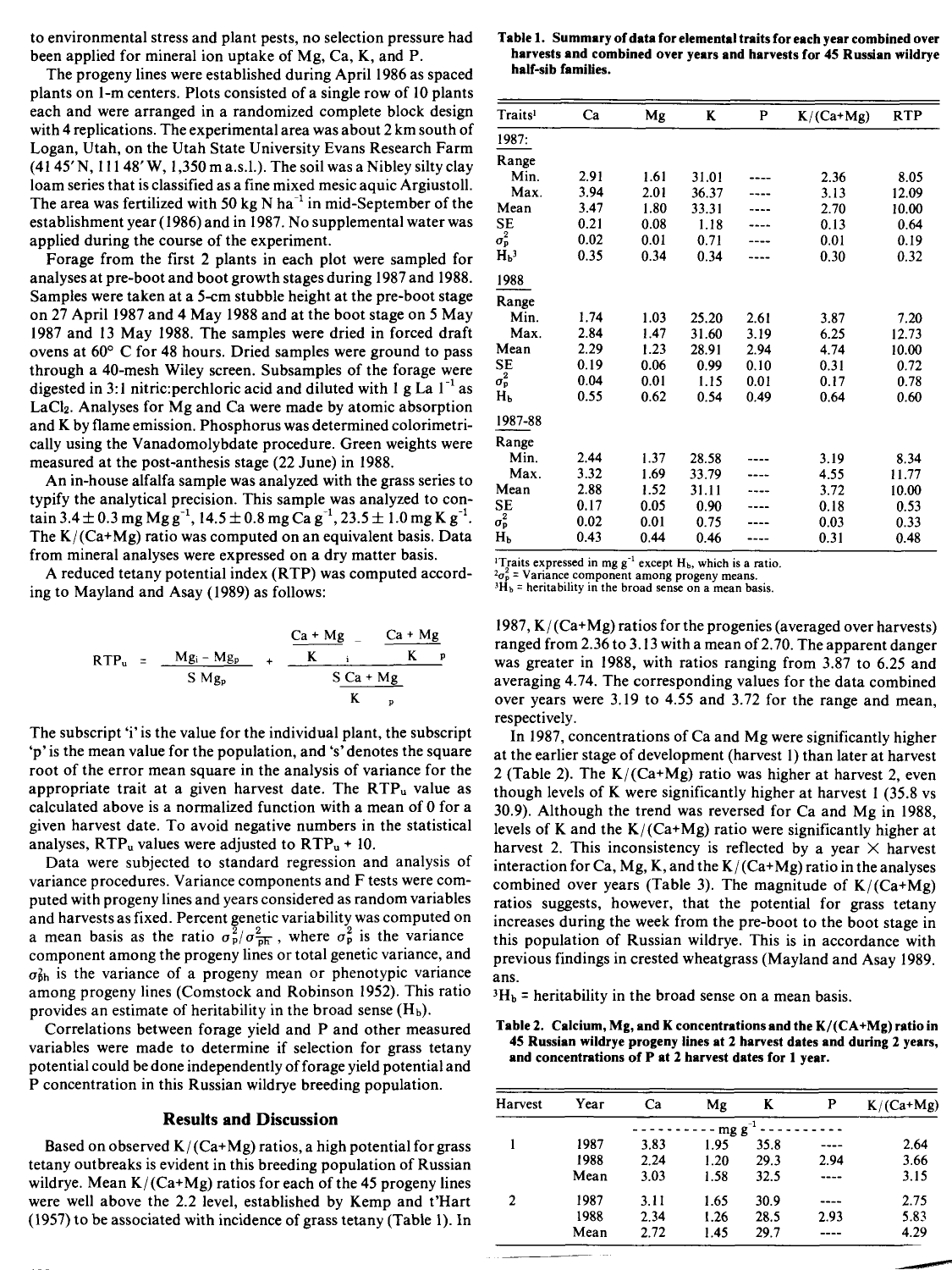| Source                         | DF           |            | Mean squares |            |            |             |            |  |
|--------------------------------|--------------|------------|--------------|------------|------------|-------------|------------|--|
|                                |              | Ca         | Mg           | $\bf K$    | P          | $K/(Ca+Mg)$ | <b>RTP</b> |  |
| 1987                           |              |            |              |            |            |             |            |  |
| Rep                            | 3            | 1.032      | $0.407**$    | 56.4       |            | 0.1408      | 11.629     |  |
| Progeny (P)                    | 44           | $1.092*$   | $0.137*$     | $33.6*$    | ----       | 0.3713      | $9.524*$   |  |
| Error a                        | 132          | 0.707      | 0.090        | 22.3       | ----       | 0.2584      | 6.484      |  |
| Harvest (H)                    | $\mathbf{1}$ | 94.178**   | $16.592**$   | 4321.3**   |            | $2.4140**$  | 0.000      |  |
| $\texttt{P} \times \texttt{H}$ | 44           | 0.102      | 0.016        | 11.2       |            | 0.0676      | 1.607      |  |
| Error b                        | 135          | 0.128      | 0.020        | 10.3       | ----       | 0.0755      | 1.711      |  |
| 1988                           |              |            |              |            |            |             |            |  |
| Rep                            | 3            | 0.4371     | $0.1821*$    | $141.05**$ | 0.0456     | 2.31        | 5.630      |  |
| Progeny (P)                    | 44           | $1.2461**$ | $0.1433**$   | $34.02**$  | $0.3362**$ | $4.25**$    | 20.729**   |  |
| Error a                        | 132          | 0.5562     | 0.0552       | 15.56      | 0.1722     | 1.54        | 8.227      |  |
| Harvest (H)                    |              | 1.7900 **  | $0.6361**$   | $113.05**$ | 0.0458     | 844.87**    | 0.000      |  |
| $P \times H$                   | 44           | 0.1694     | 0.0186       | 5.51       | 0.1253     | $1.42**$    | $5.007**$  |  |
| Error b                        | 135          | 0.1511     | 0.0146       | 5.80       | 0.0931     | 0.47        | 2.105      |  |
| 1987-88                        |              |            |              |            |            |             |            |  |
| Rep                            | 3            | 0.43       | $0.37**$     | $74.7*$    |            | 1.5         | 9.466      |  |
| Progeny (P)                    | 44           | $1.81*$    | $0.21*$      | $51.7*$    |            | 2.9         | 21.908**   |  |
| Error a                        | 132          | 0.89       | 0.10         | 26.1       | ----       | 1.0         | 8.846      |  |
| Year                           | 1            | 498.08**   | $116.22**$   | 6979.3**   |            | 1505.5**    | 0.000      |  |
| $P \times Y$                   | 44           | 0.52       | 0.07         | 15.9       |            | $1.7**$     | 8.345      |  |
| Error b                        | 135          | 0.39       | 0.05         | 14.2       | ----       | 0.8         | 5.907      |  |
| Harvest (H)                    | 1            | 35.00      | 5.37         | 2916.1     |            | 468.8       | 0.000      |  |
| $\mathbf{P} \times \mathbf{H}$ | 44           | 0.12       | 0.02         | 9.9        |            | 0.7         | 3.120      |  |
| $\text{Y} \times \text{H}$     | $\mathbf{1}$ | $60.97**$  | $11.86**$    | 1518.2**   |            | 378.5**     | 0.000      |  |
| $P \times H \times Y$          | 44           | 0.15       | 0.02         | 6.8        |            | $0.8***$    | 3.495**    |  |
| Error c                        | 270          | 0.14       | 0.17         | 8.1        | ----       | 0.3         | 1.908      |  |

**Table** 3. **Mean squares from analyses of variance of elemental traits for each year combined over harvests and combined over years and harvests for 45 Russian wildrye half-sib families.**

\*•\*Significant at 0.05 and 0.01 probability levels, respectively.

The RTP index values were normalized within each harvest; consequently mean squares were 0 and means were 10 for harvests and years for this trait.

The 45 progeny lines differed significantly ( $P<0.05$  or 0.01) for all traits evaluated except for the  $K/(Ca+Mg)$  ratio in 1987 and in the analysis combined over years (Table 3). Differences among the 45 progeny lines were relatively consistent at the 2 harvest dates as indicated by the nonsignificant progeny  $\times$  harvest interaction in the analyses for all traits in 1987 and in the analysis combined over years. The tetany  $\times$  harvest interaction was significant (P<0.01) only for the  $K/(Ca+Mg)$  ratio and RTP index in 1988.

Consistency among the progeny lines at the 2 harvests was verified by significant (P<0.01) correlation coefficients *(r)* between harvests (Table 4), which ranged from 0.56 to 0.84 in 1987, from

**Table 4. Correlations** *(r)* **between harvests and between years for Ca, Mg,** K, **P, K/(Ca+Mg), and RTP index based on 45 Russian wildrye progeny mean values.**

|             | Hary 1 vs. Hary 2 |          |          | 1987 vs. 1988 |           |          |
|-------------|-------------------|----------|----------|---------------|-----------|----------|
|             | 1987              | 1988     | 1987-88  | Harv 1        | Harv 2    | Hary 1-2 |
|             |                   |          |          |               |           |          |
| Ca          | $0.84**$          | $0.79**$ | $0.89**$ | $0.47**$      | $0.50**$  | $0.55**$ |
| Mg          | $0.80**$          | $0.80**$ | $0.87**$ | $0.37*$       | $0.47**$  | $0.47**$ |
| K           | $0.56**$          | $0.72**$ | $0.69**$ | $0.39**$      | $0.61***$ | $0.53**$ |
| P           | ----              | $0.48**$ | ----     |               |           |          |
| $K/(Ca+Mg)$ | $0.70**$          | $0.58**$ | $0.68**$ | $0.40**$      | $0.34*$   | $0.47**$ |
| <b>RTP</b>  | $0.71***$         | $0.62**$ | $0.76**$ | $0.43**$      | $0.35*$   | $0.48**$ |

'Degrees of freedom = 43

\*\*\*\*r values significantly greater than 0 at 0.05 and 0.01 probability levels, respectively.

0.48 to 0.80 in 1988, and from 0.68 to 0.89 when the data were combined over years. The entry  $\times$  year interactions were generally nonsignificant, although the correlations among entry means between years were of a lesser magnitude than the corresponding correlations between harvests.

Variation among progeny lines was subtantially greater in 1988 than in 1987 (Table 3), possibly because plants were better established in 1988. The range among progeny lines for the K/ (Ca+Mg) ratio was 29% and 50% of the mean in 1987 and 1988, respectively. When data were combined over years, the range in mean values for the  $K/(Ca+Mg)$  ratio was 37% of the mean. The magnitude of the variation is also demonstrated by the variance component among progeny lines  $(\sigma_{\beta})$ . This component, which provides an estimate of the total genetic variance among the progeny lines, was substantially larger in 1988 than in 1987 in all but 1 instance. For example, the genetic variance for the  $K/(Ca+Mg)$  ratio was 0.01 in 1987 compared to 0.17 in 1988.

A similar range of variation was observed for the RTP index. This index, which provides an estimate of the grass tetany producing potential of an individual progeny line, comprises information involving the interactions of Mg, Ca, and K (Mayland and Asay 1989, Mayland and Grunes 1979, Kemp and t'Hart 1957). The index gives additional weight to the Mg concentration in the forage and should be particularly useful in evaluating the progress in breeding programs to reduce the grass tetany hazard. The ranges in RTP values were 40, 55, and 34% of the mean in 1987, 1988, and 1987-88, respectively.

Broad-sense heritability values  $(H_b)$  also indicated that opportunities were available in the population for selection. Heritabilities for the  $K/(Ca+Mg)$  ratio were 0.30, 0.64, and 0.31 for the individual year and the analysis combined over years, respectively.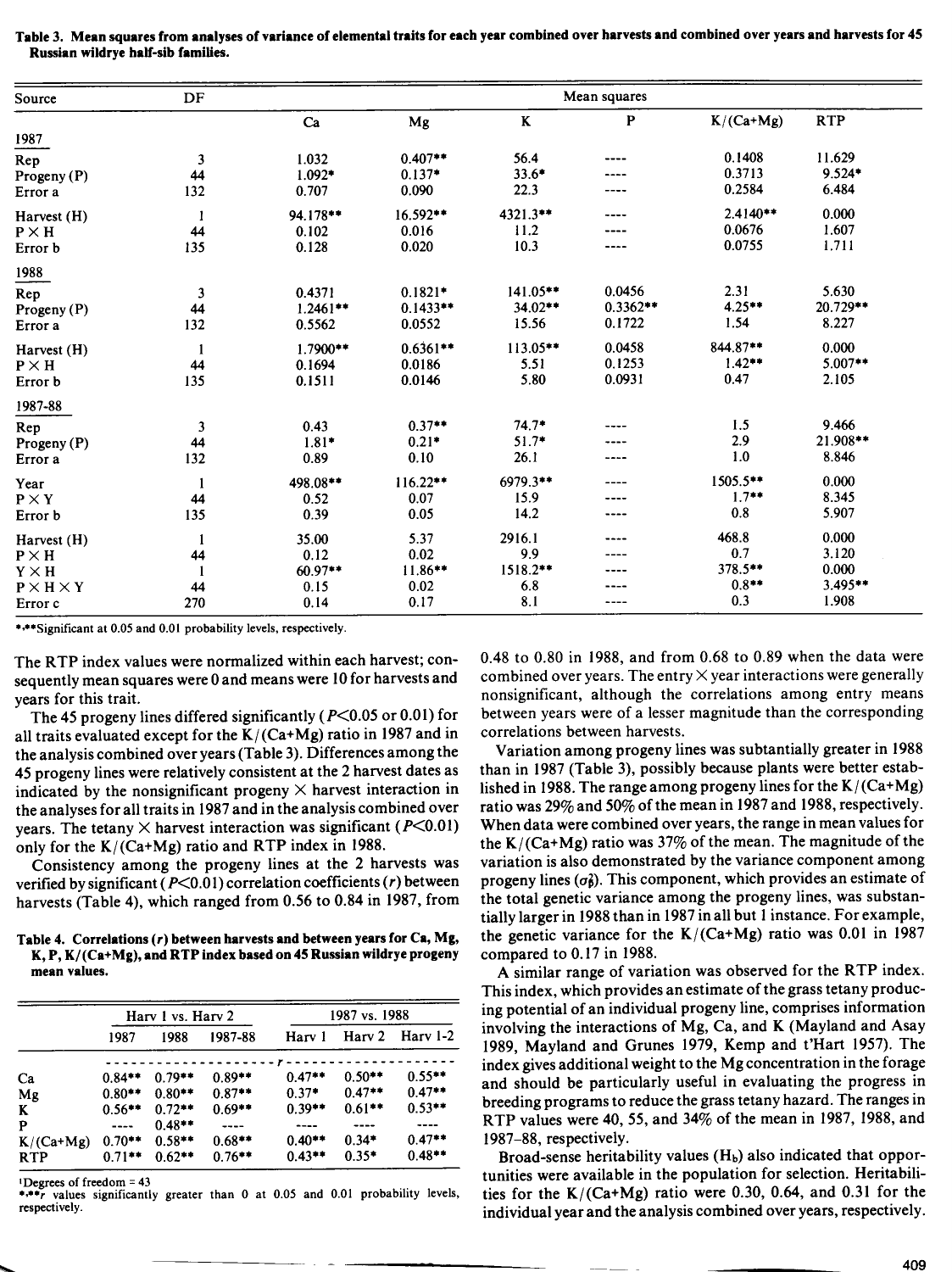The corresponding values for the RTP index were 0.32, 0.60, and 0.48.

The variability among progenies for  $K/(Ca+Mg)$  and RTP values along with the magnitude of the heritability values suggests that the grass tetany potential of this breeding population can be altered through breeding. However, because the lowest mean  $K/(Ca+Mg)$  ratios were above the 2.2 threshold level, it would be appropriate to infuse genetic diversity from other sources. A logical procedure would be to assemble as much Russian wildrye germplasm as possible through plant exploration, from the National Plant Germplasm System, and from seed inventories in breeding programs. These plant materials would then be screened to establish a base from which the necessary genetic factors could be obtained.

Progeny means combined over years were used to compute a correlation matrix among the 6 traits within and combined over harvests (Table 5). Magnesium was significantly and positively

Table 5. Correlations (r) among Ca, Mg, K, **P,** K(Ca + Mg), **and RTP index based on 45 Russian wildrye progeny mean values combined over two years'**

|             | Harvest  | Ca                    | Mg        | K       | P       | $K/(Ca+Mg)$ |
|-------------|----------|-----------------------|-----------|---------|---------|-------------|
|             |          |                       |           |         |         |             |
| Mg          |          | $0.73**$              |           |         |         |             |
|             | 2        | $0.62**$              |           |         |         |             |
|             | Combined | $0.69**$              |           |         |         |             |
| K           |          | 0.25                  | $0.31*$   |         |         |             |
|             | 2        | $0.29*$               | $0.32*$   |         |         |             |
|             | Combined | 0.27                  | $0.34*$   |         |         |             |
| P           |          | 0.10                  | $0.31*$   | $-0.07$ |         |             |
|             | 2        | $-0.11$               | 0.26      | 0.08    |         |             |
|             | Combined | 0.04                  | $0.31*$   | $-0.03$ |         |             |
| $K/(Ca+Mg)$ |          | $-0.78**$ $-0.66**$   |           | $0.32*$ | $-0.25$ |             |
|             | 2        | $-0.52**$ $-0.41**$   |           | $0.34*$ | 0.12    |             |
|             | Combined | $-0.66***$ $-0.55***$ |           | $0.35*$ | $-0.10$ |             |
| <b>RTP</b>  |          | $0.82**$              | $0.88**$  | $-0.07$ | $0.34*$ | $-0.92$ **  |
| Index       | 2        | $0.68**$              | $0.82***$ | $-0.01$ | 0.07    | $-0.84**$   |
|             | Combined | $0.78***$             | $0.88**$  | $-0.02$ | 0.25    | $-0.87**$   |

'Degrees of freedom = 43; P values from 1988 only. *•,\*• r* values significantly greater than 0 at the 0.05 and 0.01 probability levels, respectively.

correlated with Ca within each harvest and combined over harvests  $(r = 0.62$ <sup>\*\*</sup> to 0.73<sup>\*\*</sup>). A weaker positive relationship existed between Mg and K *(r =* 0.31\* to 0.34\*) and Ca and K *(r =* 0.29\* for harvest 2). As expected, Mg and Ca were negatively correlated  $(P<0.01)$  with the K/(Ca+Mg) ratio and positively correlated with the RTP index. Although K was positively correlated with the K/ $(Ca+Mg)$  ratio  $(r=0.32*$  to  $0.35*$ ), no relationship was detected between K and the RTP index. A strong negative association was found between the  $K/(Ca+Mg)$  ratio and the RTP index  $(r =$  $-0.84**$  to  $-0.92**$ ).

Stepwise regression analyses showed that Mg accounted for 77% of the variation among the RTP index of the progeny lines. The second variable added was K, which along with Mg accounted for 89% of the variation. When Mg, K, and Ca were all included in the regression analysis, 95% of the variation was accounted for. This confirms that selection based on RTP places more emphasis on Mg than on Ca and K, as was initially reported by Mayland and Asay (1989).

A weak relationship was found between green weights of the progeny lines and K concentration *(r =* 0.28 to 0.37\*) and between green weight and the  $K/(Ca+Mg)$  ratio  $(r=0.23$  to  $0.41^*$ ). All other correlations involving green weight were low and nonsignificant. Although green weight was determined for only 1 year, the trends suggest that it should be possible to select Russian wildrye germplasm with high forage yield and low tetany potential.

## **Conclusions**

Although seasonal variation was evident, chemical analyses indicate that cultivars developed from this breeding population of Russian wildrye would pose a high risk of producing grass tetany in grazing ruminants. Ratios were consistently above the previously established danger level of 2.2. Genetic progress could not be realistically predicted without parent-progeny data; however, the level of  $H_b$  values for the K/(Ca+Mg) ratio and the RTP index along with the variability observed among the progeny lines for all traits measured suggests that selection to reduce the grass tetany potential would be effective. Breeding to increase Mg levels would probably be accompanied by increases in the concentration of Ca and to a lesser extent increased K. Because of the relatively weak relationship found between Mg and Ca and K, it should be feasible to concurrently select for higher levels of Mg and Ca and lower levels K. Because of the relatively high  $K/(Ca+Mg)$  ratios found in this population, it would be advisable to identify other germplasm with attributes associated with low grass tetany potential (higher levels of Mg and Ca and lower concentrations of K). This would provide a germplasm pool from which genetic factors that condition low tetany potential could be transferred to this and other populations that possess the desirable attributes of Russian wildrye. Preliminary results from our studies suggest that reduced grass tetany potential may be accompanied by reductions in forage yield, unless selection for high yield potential is done concurrently. The relationship between grass tetany potential and forage yield and other important attributes in Russian wildrye merits additional study.

## **Literature Cited**

- Asay, **K.H., D.R. Dewey, F.B. Gomm, D.A. Johnson, and J.R. Carlson.** 1985. Registration of `Bozoisky-Select' Russian wildrye. Crop Sci. 25:575-576.
- **Comstock, R.E., and H.F. Robinson. 1952.** Genetic parameters, their estimation and significance, p. 284-291. *In:* Proc. 6th Internat. Grassi. Congr. (State College, Penn.).
- **Heinrichs, D.H., and R.B. Carson. 1956.** Chemical composition of nine grases and six stages of development. Can. J. Agr. Sci. 36:95-106.
- **Hides, D.H., and** T.A. **Thomas. 1981.** Variation in he magnesium content of grasses and its improvement by selection. J. Sci. Food Agr. 32:990-991.
- Karn, J.F., L. **Hofmann, and R.J. Lorenz. 1983.** Russian wildrye nutritional adequacy and chemical composition. Agron. J. 75:242-246.
- **Kemp,** A., **and** M.L. **t'Hart. 1957.** Grass tetany in grazing milk cows. Neth. J. Agr. Sci. 5:4-17.
- **Knipfel, J.E., and D.H. Heinrichs. 1978.** Nutritional quality of crested wheatgrass, Russian wild ryegrass, and Altai wild ryegrass throughout the grazing season in southwestern Saskatchewan. Can. J. Plant Sci. 58:581-582.
- Lawrence, T., G.E. Winkleman, and F.G. Warder. 1982. The chemical composition of Russian and Altai wild ryegrass and crested wheatgrass as influenced by N fertilization and date of harvest. Can. J. Plant Sci. 62:373-390.
- Lawrence, **T., and J.E. Troelsen. 1964.** An evaluation of 15 grass species as forage crops for southwestern Saskatchewan. Can. J. Plant Sci. 44:301-310.
- **Mayland, H.F. 1988.** Grass tetany, p. 511-523, 530-531. *In:* D.C. Church (ed). The ruminant animal: its nutrition and physiology. Prentice-Hall Publ. Englewood Cliffs, N.J.
- **Mayland, H.F., and K.H. Asay. 1989.** Genetic variability in Mg, Ca, and K in crested wheatgrass. J. Range Manage. 42:109-113.
- **Mayland, H.F., and D.L. Grunes. 1979.** Soil-climate-plant relationships in the etiology of grass tetany. p. 123-175. *In:* V.V. Rendig and D.L. Grunes (eds.). Grass tetany. Amer. Soc. Agron., Madison, Wisc.
- **Mosely, G., and D.W. Griffiths. 1984.** The mineral metabolism of sheep fed high- and low-magnesium selections of Italian ryegrass. Grass and Forage Sci. 39:195-199.
- **Ohno, T., and D.L. Grune. 1985.** Potassium-magnesium interactions affecting nutrient uptake by wheat forage. Soil Sci. Soc. Amer. J. 49:685-690.